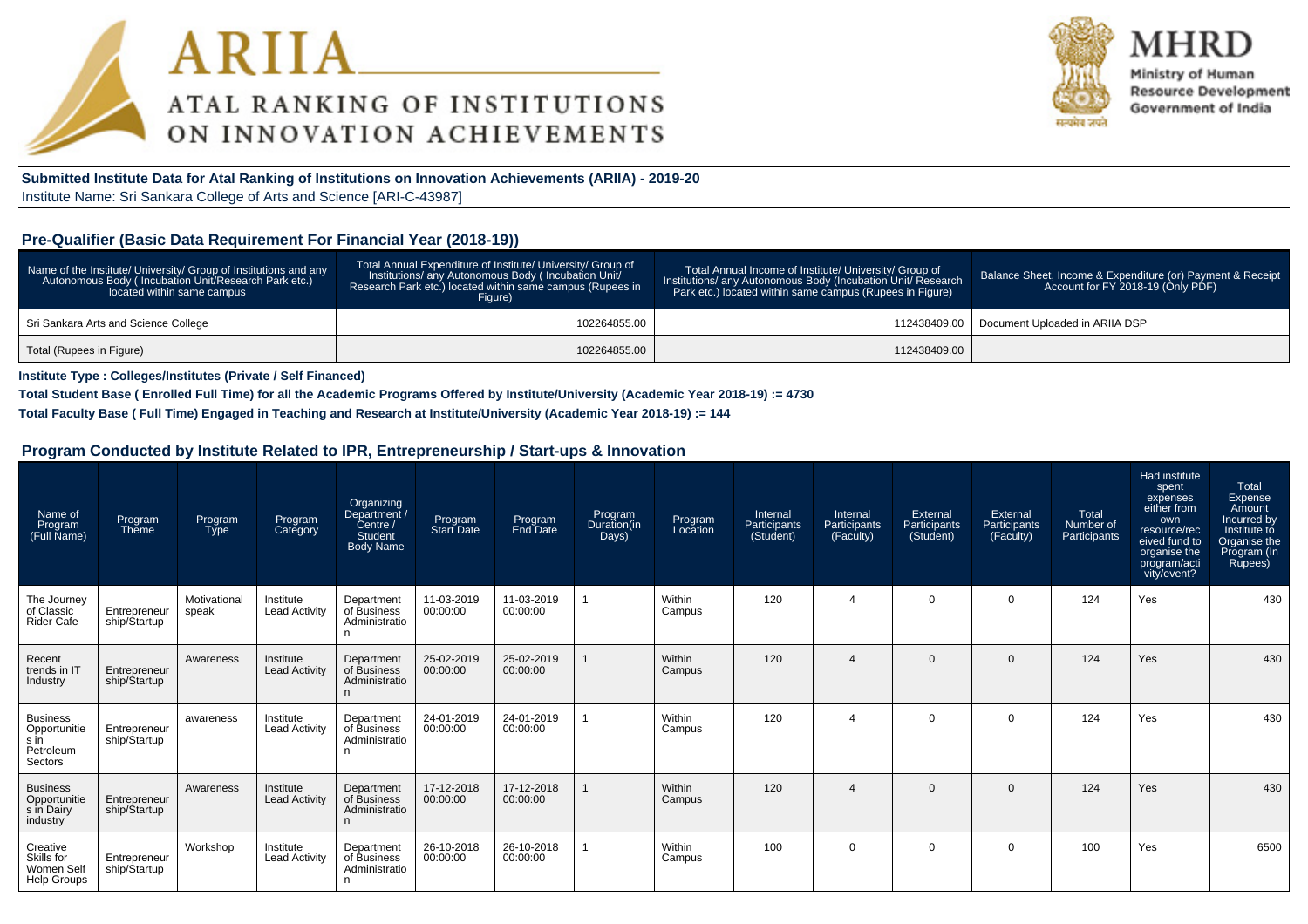| Program Conducted by Institute Related to IPR, Entrepreneurship / Start-ups & Innovation |  |  |
|------------------------------------------------------------------------------------------|--|--|
|------------------------------------------------------------------------------------------|--|--|

| <b>Business</b><br>Opportunitie<br>s and<br>Challenges                                                   | Entrepreneur<br>ship/Startup | Awareness             | Institute<br><b>Lead Activity</b> | Department<br>of Business<br>Administratio<br>n                                                                                                                                    | 19-09-2018<br>00:00:00 | 19-09-2018<br>00:00:00 |   | Within<br>Campus | 120 | $\overline{4}$  | $\Omega$    | 0              | 124 | Yes | 430    |
|----------------------------------------------------------------------------------------------------------|------------------------------|-----------------------|-----------------------------------|------------------------------------------------------------------------------------------------------------------------------------------------------------------------------------|------------------------|------------------------|---|------------------|-----|-----------------|-------------|----------------|-----|-----|--------|
| Entrepreneur<br>ial<br>Developmen                                                                        | Entrepreneur<br>ship/Startup | Motivational<br>Speak | Institute<br><b>Lead Activity</b> | Department<br>of Business<br>Administratio<br>n.                                                                                                                                   | 20-08-2018<br>00:00:00 | 20-08-2018<br>00:00:00 |   | Within<br>Campus | 120 | $\overline{4}$  | $\mathbf 0$ | 0              | 124 | Yes | 430    |
| Fundamental<br>s of Medical<br>coding                                                                    | Entrepreneur<br>ship/Startup | Workshop              | Institute<br><b>Lead Activity</b> | Department<br>0t<br>Biochemistry                                                                                                                                                   | 08-03-2019<br>00:00:00 | 08-03-2019<br>00:00:00 |   | Within<br>Campus | 210 | 10 <sup>°</sup> | $\Omega$    | $\mathbf{0}$   | 220 | Yes | 45000  |
| Workshop<br>on The art of<br>writing<br>winnable<br>project<br>proposals                                 | <b>IPR</b>                   | Workshop              | Institute<br><b>Lead Activity</b> | Department<br>of<br>Biotechnolog<br>y, Sri<br>Sankara arts<br>Science<br>College and<br>Centre for<br>Intellectual<br>property<br>rights (CIPR)<br>Anna<br>University, C<br>hennai | 12-07-2019<br>00:00:00 | 12-07-2019<br>00:00:00 |   | Within<br>Campus | 3   | 25              | $\Omega$    | 0              | 28  | Yes | 16500  |
| Creation of<br>scientific<br>awareness<br>for farmers,<br>self help<br>groups and<br>students            | Entrepreneur<br>ship/Startup | Awareness             | Institute<br>Lead Activity        | Department<br>ot<br>Biotechnolog<br>y, Sri<br>Sankara arts<br>Science<br>College and<br>TNSCST                                                                                     | 13-02-2019<br>00:00:00 | 15-02-2019<br>00:00:00 | 3 | Within<br>Campus | 106 | 8               | 25          | $\overline{7}$ | 146 | Yes | 115000 |
| National<br>conference<br>on<br>applications<br>0f<br>computation<br>al Biology in<br>OMICS <sup>`</sup> | Innovation                   | Conference            | Institute<br><b>Lead Activity</b> | Department<br>of<br>Biotechnolog<br>y, Sri<br>Sankara arts<br>Science<br>College and<br>TNSCST                                                                                     | 11-10-2018<br>00:00:00 | 12-10-2018<br>00:00:00 | 2 | Within<br>Campus | 106 | 8               | 15          | $\overline{7}$ | 136 | Yes | 42000  |

# Participation / Representation of Students and (or) Faculties in Events / Programs related to IPR, entrepreneurship / Start-ups & Innovation organized by repute external<br>institutions or agencies at national or internationa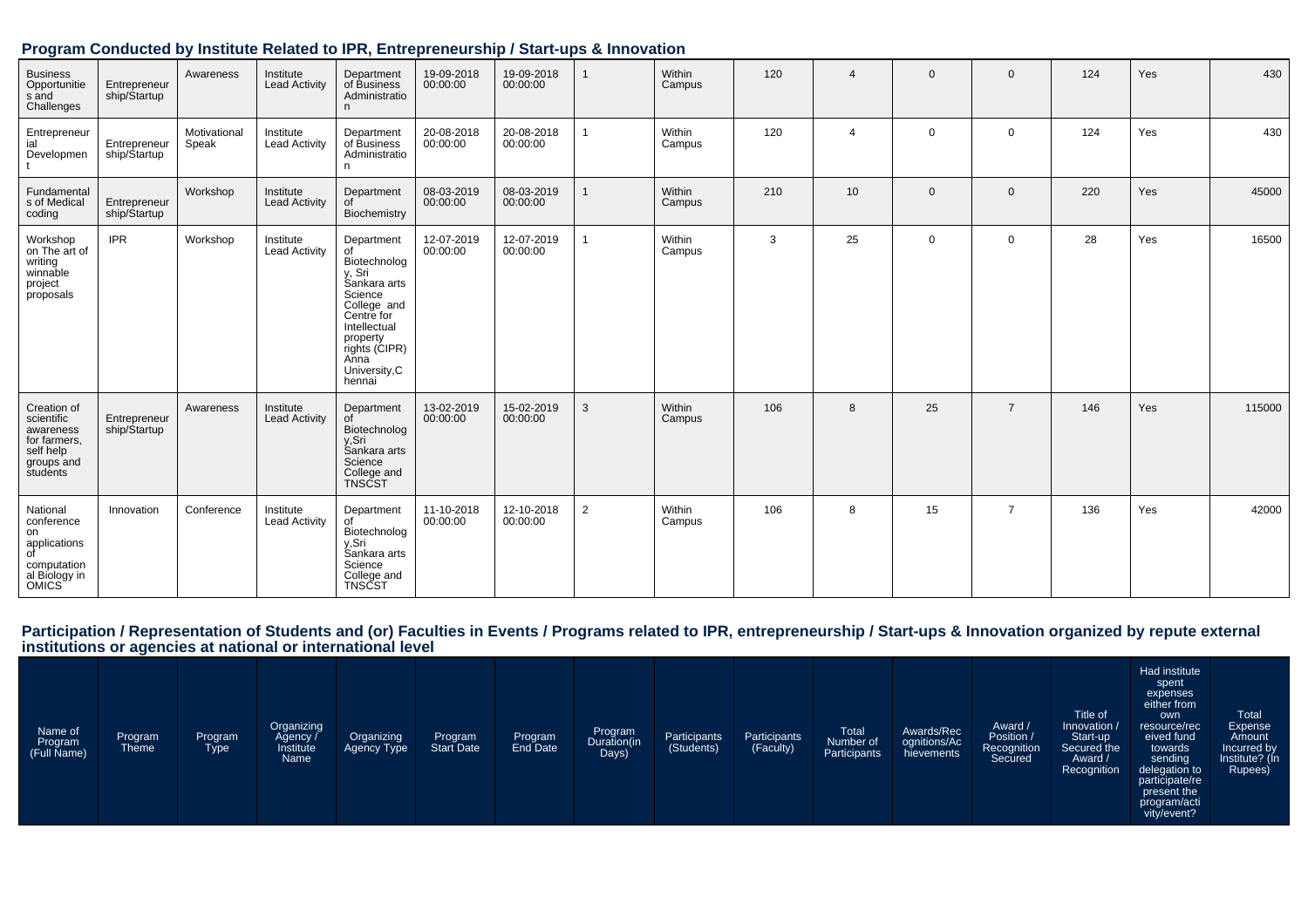#### **Participation / Representation of Students and (or) Faculties in Events / Programs related to IPR, entrepreneurship / Start-ups & Innovation organized by repute externalinstitutions or agencies at national or international level**

| Workshop<br>on The art of                   | <b>IPR</b> | Skill<br>development | Department                                        | Educational<br>Institute | 12-07-2019<br>00:00:00 | 12-07-2019<br>00:00:00 | ູບ | 25 | 28 | No | --- | --- | Yes | 16500 |
|---------------------------------------------|------------|----------------------|---------------------------------------------------|--------------------------|------------------------|------------------------|----|----|----|----|-----|-----|-----|-------|
| writing<br>winnable<br>project<br>proposals |            |                      | Biotechnolog<br>y,Sri<br>Sankara arts<br>Science  |                          |                        |                        |    |    |    |    |     |     |     |       |
|                                             |            |                      | College and<br>Centre for<br>Intellectual         |                          |                        |                        |    |    |    |    |     |     |     |       |
|                                             |            |                      | property<br>rights(CIPR)<br>Anna<br>University, C |                          |                        |                        |    |    |    |    |     |     |     |       |
|                                             |            |                      | hennai                                            |                          |                        |                        |    |    |    |    |     |     |     |       |

#### **Courses on Innovation, IPR and Entrepreneurship Development Offered During the Academic Period 2018-19**

| <b>Title of Course/Subject</b><br>Offered | Program Theme                           | <b>Type of Course</b>          | Level of Course | Program Start<br>Date  | <b>Program End</b><br>Date | Program<br>Duration(in<br>Days) | Mode of Delivery | <b>Total Enrolment</b><br>Number | <b>Total Number of</b><br><b>Students</b><br>Completed | <b>Total Numbers of</b><br>Contact Hours of<br>Course |
|-------------------------------------------|-----------------------------------------|--------------------------------|-----------------|------------------------|----------------------------|---------------------------------|------------------|----------------------------------|--------------------------------------------------------|-------------------------------------------------------|
| <b>Entrepreneurial Development</b>        | Entrepreneurship/Startup                | Elective/Core Credit<br>Course | Bachelor        | 18-06-2018<br>00:00:00 | 02-11-2018<br>00:00:00     | 138                             | Offline          | 114                              | 111                                                    | 87                                                    |
| Innovation and<br>Entrepreneurship        | Entrepreneurship/Startup,<br>Innovation | Elective/Core Credit<br>Course | Master          | 03-12-2018<br>00:00:00 | 12-04-2019<br>00:00:00     | 131                             | Offline          | 53                               | 53   58                                                |                                                       |

#### **Innovation, Pre-Incubation & Incubation Centre/Facilities exists in campus**

**No Data Flled!**

#### **Grants / Funds Received by Pre-Incubation & Incubation Centre / Facilities exists in Campus**

**No Data Flled!**

#### **Idea / Prototype / Innovation have received Grant / funding from Pre-Incubation / Incubation Centre / Facilities**

**No Data Flled!**

#### **Start-ups have received Grant / funding from Pre-Incubation / Incubation Centre / Facilities**

**No Data Flled!**

#### **Co-Incubation Partnership**

| <b>Type of Partnership</b>                                               | Partnership Institute Name                            | Type of Support Offered               | No. of Student Projects/ Ideas / Innovation /<br><b>Startups Supported</b> | Date of MOU / Agreement Signed on |
|--------------------------------------------------------------------------|-------------------------------------------------------|---------------------------------------|----------------------------------------------------------------------------|-----------------------------------|
| Incubation Services/Support Received from<br>  Other Institute/Incubator | MEENAKSHI ACADEMY OF HIGHER<br>EDUCATION AND RESEARCH | Pre-incubation, Mentoring, Networking |                                                                            | 5 12-09-2019                      |

#### **Technology Commercialization / Transfer**

**No Data Flled!**